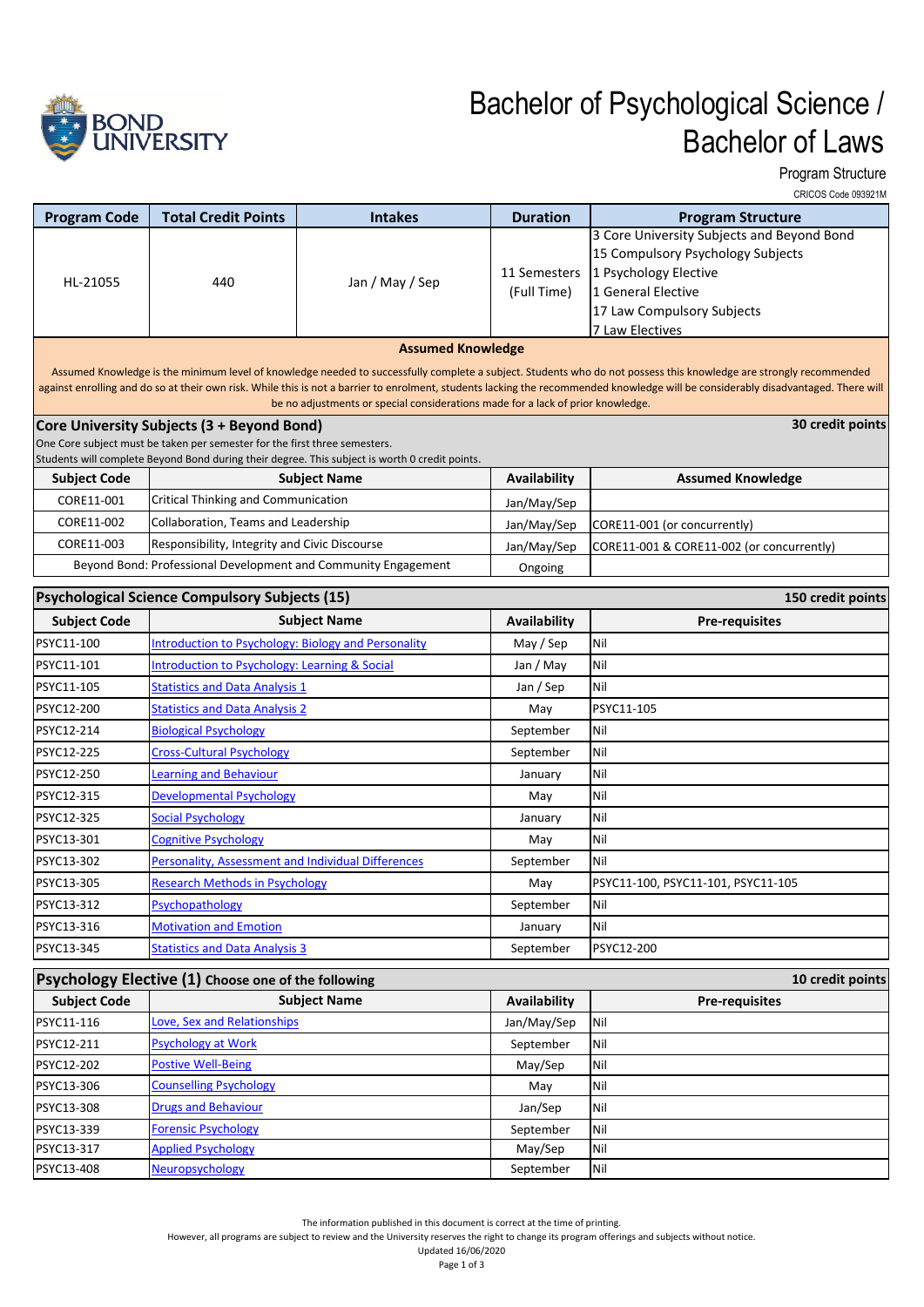

## Bachelor of Psychological Science / Bachelor of Laws

Program Structure (Cont.)

|  | 10 credit points |  |  |
|--|------------------|--|--|

| <b>General Elective (1)</b>  |                                                                                                         |                           | 10 credit points                                                         |
|------------------------------|---------------------------------------------------------------------------------------------------------|---------------------------|--------------------------------------------------------------------------|
|                              | PLUS one (1) General Elective - Students must choose Undergraduate subjects from any Faculty or School. |                           |                                                                          |
| Law Compulsory Subjects (17) | <b>Subject Name</b>                                                                                     | Availability              | 170 credit points<br><b>Assumed Knowledge</b>                            |
| <b>Subject Code</b>          |                                                                                                         |                           |                                                                          |
| LAWS11-105                   | Legal Foundations A                                                                                     | Jan/May/Sep               |                                                                          |
| LAWS11-106                   | Legal Foundations B                                                                                     | Jan/May/Sep               |                                                                          |
| LAWS11-107                   | <b>Foundations of Private Law</b>                                                                       | Jan/May/Sep               | LAWS11-105 LFA (or concurrently)                                         |
| LAWS11-108                   | Foundations of Public and Criminal Law                                                                  | Jan/May/Sep               | and LAWS11-106 LFB (or concurrently)<br>LAWS11-105 LFA (or concurrently) |
|                              |                                                                                                         |                           | and LAWS11-106 LFB (or concurrently)                                     |
| LAWS11-201                   | Contract Law A                                                                                          | Jan/May/Sep               | LAWS11-107 FPL (or concurrently)                                         |
| LAWS11-202                   | Tort Law                                                                                                | Jan/May/Sep               | LAWS11-107 FPL (or concurrently)                                         |
| LAWS11-203                   | Criminal Law                                                                                            | Jan/May/Sep               | LAWS11-108 FPCL (or concurrently)                                        |
| LAWS11-204                   | Property Law A                                                                                          | Jan/May/Sep               | LAWS11-107 FPL (or concurrently)                                         |
| LAWS11-216                   | Constitutional Law                                                                                      | Jan/May/Sep               | LAWS11-108 FPCL (or concurrently)                                        |
| LAWS11-217                   | Contract Law B                                                                                          | Jan/May/Sep               | LAWS11-201 Contract Law A                                                |
| LAWS11-218                   | Property Law B                                                                                          | Jan/May/Sep               | LAWS11-204 Property Law A                                                |
| LAWS11-310                   | Corporate Law                                                                                           | Jan/May/Sep               | LAWS11-202 Tort Law and                                                  |
|                              |                                                                                                         |                           | LAWS11-217 Contract Law B(or concurrently)<br>LAWS11-202 Tort Law and    |
| LAWS11-313                   | Equity                                                                                                  | Jan/May/Sep               | LAWS11-217 Contract Law B                                                |
| LAWS11-317                   | Administrative Law                                                                                      | Jan/May/Sep               | LAWS11-216 Constitutional Law                                            |
| LAWS11-318                   | Evidence                                                                                                | Jan/May/Sep               | LAWS11-203 Criminal Law                                                  |
| LAWS11-325                   | Civil Dispute Resolution                                                                                | Jan/May/Sep               | LAWS11-202 Tort Law and LAWS11-217 Contract Law                          |
|                              |                                                                                                         | (from 192)                | B and LAWS11-218 Property Law B                                          |
| LAWS11-326                   | Legal Profession                                                                                        | Jan/May/Sep<br>(from 192) | LAWS11-325 Civil Dispute Resolution (or concurrently)                    |
| Law Electives (7)            |                                                                                                         |                           | 70 credit points                                                         |
|                              | Students must choose Undergraduate Law Electives from the Faculty of Law's offerings.**                 |                           |                                                                          |
|                              | Students may choose to complete an optional Law Specialisation (40cp) in one of the following areas:    |                           |                                                                          |

• Canadian Law and Practice • Corporate and Commercial Law • Legal Practice • Legal Practice • Contemporary Legal Issues • International and Comparative Law • Media and Technology Law • International and Comparative Law To be eligible for a Law Specialisation, students must complete a minimum of four Law Electives (40 credit points) within one of the above areas. Eligible students will receive a Specialisation Certificate at the completion of their Law program.

## **Bachelor of Laws with Honours**

Please see eligibility requirements for achieving Honours (\*\*including the completion of LAWS13‐569 Legal Research Project as an elective) on the Law Honours / Distinction information webpage.

However, all programs are subject to review and the University reserves the right to change its program offerings and subjects without notice.

Updated 16/06/2020 Page 2 of 3